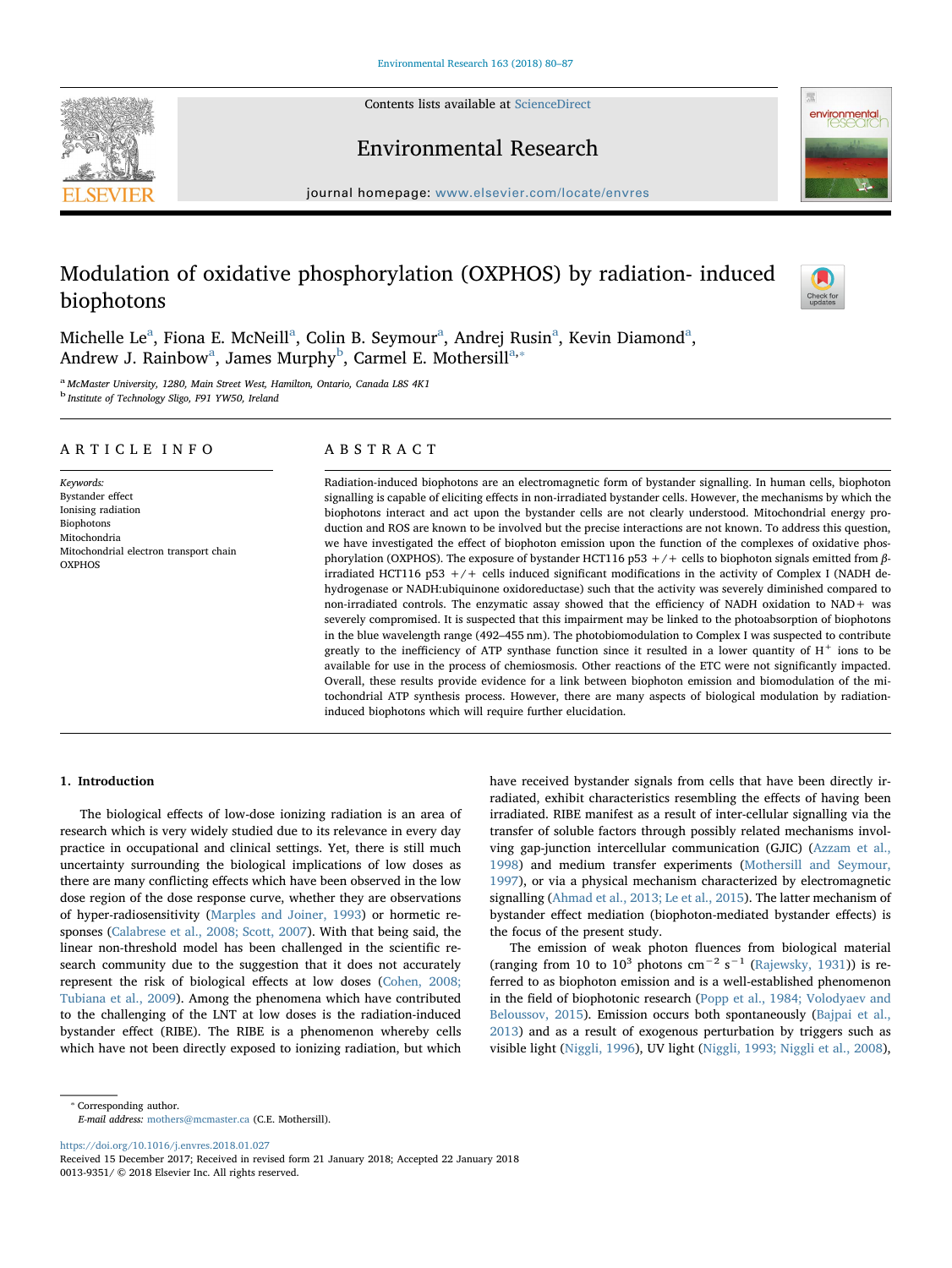chemical stress [\(Popp et al., 1984; Devaraj et al., 1991](#page-7-3)), and mechanical stress ([Kobayashi et al., 1997; Slawinski et al., 1992; Bajpai et al.,](#page-7-6) [1991\)](#page-7-6). Moreover, investigation of the properties of biophoton emission using sensitizers and quenching agents have revealed excited species involved in cellular metabolism as a potential source of biophotons ([Cadenas et al., 1980\)](#page-6-5). The quantification of biophoton emission from whole organisms and tissues has since been established as a method of non-invasively characterising the oxidative status of a given system ([Kobayashi et al., 1999; Tilbury, 1992; Kataoka et al., 2001\)](#page-7-7). The action of biophotons as a means of intercellular communication was identified in 1980 when Kaznacheev demonstrated the induction of significant adverse effects in a fibroblast cell population that was optically-coupled, but not chemically associated, with a fibroblast culture which was treated with the Coxsackie A13 virus ([Kaznacheev et al., 1980](#page-7-8)). This effect has since been corroborated by multiple supporting studies citing evidence for intercellular communication via a signal that is electromagnetic in nature [\(Galantsev et al., 1993; Albrecht-Buehler, 1992;](#page-7-9) [Shen et al., 1994; Fels et al., 2009\)](#page-7-9). We have recently investigated this mechanism of communication following exposure of in vitro cell cultures to ionizing β-radiation. Our investigations have demonstrated that radiation-induced biophoton signalling is able to induce clonogenic cell death in bystander cells and have demonstrated that the magnitude of the effect is dependent upon the function of the bystander cells' p53 proteins ([Le et al., 2017a](#page-7-10)). Intercellular biophoton signalling also has a profound effect upon mitochondria as the signals were effective in inducing mitochondrial membrane depolarization [\(Le et al., 2017b\)](#page-7-11). The ability of the biophoton signal to modulate mitochondrial membrane potential leads to the suggestion that the mechanism for electromagnetic signals in driving bystander responses could be linked to mitochondrial function. Mitochondria have been identified as an integral participant in the RIBE whether as an extra-nuclear target of direct irradiation [\(Azzam et al., 2012](#page-6-6)) or as a recipient of bystander signals ([Murphy et al., 2005; Lyng et al., 2000\)](#page-7-12). The modification of mitochondrial physiology following chemically-mediated bystander signalling has been documented [\(Lyng et al., 2000, 2002; Acheva et al.,](#page-7-13) [2008\)](#page-7-13). However, it has not been studied in the context of biophotonmediated bystander effects. The interest in assessing mitochondrial function following receipt of biophoton bystander signals stems from the involvement of redox reactions in regulating the mitochondrial functions responsible for cellular metabolism. It is hypothesized that the input of energy carried by biophotons into the mitochondrial electron transport chain (ETC) may act either to drive or inhibit the redox reactions involved in electron shuttling. We anticipate that both upregulation or downregulation of electron transport chain activities leading to a modulation in ATP production could have profound effects upon cellular response. In this study, we aimed to address this question by assessing the activity of the electron transport chain (ETC) complexes along with ATP synthase also known as the enzyme complexes of OXPHOS in response to biophoton exposure.

These investigations encompass an analysis of enzymatic activity of the various complexes of the ETC in HCT116 p53  $+/+$  bystander cells in response to biophoton exposure. Spectrometry in the UV and visible wavelength ranges are also employed to characterize the biophoton emission resultant to direct cellular irradiation with β-emitter, tritium  $(^3$  H). The primary objective of this work is to further clarify the mechanism by which biophotons induce modifications in cells that are recipients of the bystander signal.

## 2. Materials & methods

## 2.1. Cell culture

Human colon carcinoma cell line, HCT116 p53  $+/+$ , was routinely cultured in RPMI 1640 supplemented with 10% fetal bovine serum, 2 mM L-glutamine, and 100 U/mL penicillin and 100 µg/mL streptomycin sulphate. Cultures were incubated at 37 °C at 95% humidity and

5%  $CO<sub>2</sub>$ . Cells were cultured in 75 cm<sup>2</sup> flasks and passaged when the cells reached 70–80% confluence. Cells were dissociated from the flask substrate by incubating them with a 1:1 solution of 0.25% trypsin and 1 mM ethylenediaminetetraacetic acid (EDTA) for 3 min. The trypsinzed cells in solution were the neutralized with 7 mL of complete growth medium and subsequently plated into new flasks. 24 h prior to an experiment, the cells received full-volume medium changes with complete growth medium. All reagents used for cell culture were obtained from Gibco/Life Technologies unless otherwise specified.

For experimental set-up in the case of enzymatic assay experiments, cells destined to receive electromagnetic bystander signals were seeded in100 mm diameter petri dishes containing a 5 mL volume of growth medium, at a density of 2.1  $\times$  10<sup>6</sup> cells per flask (2.8  $\times$  10<sup>4</sup> cells/cm<sup>2</sup>), and allowed to grow for 72 h before being harvested for mitochondrial isolation. At this point cultures were confluent with approximately 2.2  $\times$  10<sup>5</sup> cells per cm<sup>2</sup>. Cells destined to receive direct irradiation from beta( $\beta$ )-particles, cells were seeded at a density of 2000 cells/cm<sup>2</sup> in 75c<sup>2</sup> flasks containing 10 mL of growth medium.

## 2.2. Cell irradiation

Cells were either exposed directly to β-particles from tritium ( $<sup>3</sup>$  H) or</sup> exposed to the electromagnetic bystander signals that were emitted from the  $\beta$ -particle-exposed cells. For cells destined to receive direct irradiation from  ${}^{3}H$ , 857.5 µCi of tritiated water was added to the cell culture and incubated with the cells for 24 h to achieve a dose of 0.5 Gy. For cells destined to receive the electromagnetic bystander signals, cells in a 100 mm diameter dish were placed superior to the direct-β-irradiated cell population such that the two monolayers were 15 mm apart. The bystander cells were exposed to the electromagnetic bystander signals for 24 h.

## 2.3. Mitochondrial isolation

Following exposure of bystander cells to the electromagnetic bystander signals, mitochondria were isolated from the bystander cell populations following a protocol adapted from O'Dowd and colleagues (O'[Dowd et al., 2009](#page-7-14)). Mitochondrial isolation was accomplished by first washing the confluent bystander cell monolayer with 5 mL of phosphate-buffered saline (PBS) 2 times. The washing PBS was then discarded and 10 mL of fresh PBS was added to the flask and the bystander cell monolayer was dissociated from the flask substrate using a cell scraper. The cell suspension was then centrifuged at 1000g at 4 °C for 10 min in a ThermoScientific Sorvall ST40R benchtop centrifuge. The supernatant was discarded and the cell pellet was resuspended in 400 µL ice-cold mitochondrial isolation buffer (adapted from O'[Dowd](#page-7-14) [et al., 2009](#page-7-14)). The cells were transferred to a 1.5 mL centrifuge tube and homogenized on ice using a handheld VWR homogenizer with a polybutylene terephthalate pestle. The cells were homogenized by breaking the cells with 40 strokes while the homogenizer rotational speed reached 12,000 rotations per minute (rpm). Large debris was pelleted at 2000g at 4 °C for 10 min in a ThermoScientific Sorvall Legend Micro21R benchtop centrifuge. The supernatant was collected and transferred to a new 1.5 mL centrifuge tube and mitochondrial were pelleted at 10,000g at 4 °C for 10 min. The supernatant was discarded and the pellet was resuspended in another 400 µL of ice-cold mitochondrial isolation buffer. The mitochondria were pelleted a second time at 10,000g at 4 °C for 10 min and the supernatant was discarded again. The remaining mitochondrial pellet was resuspended in 200 µL of 10% glycerol-PBS solution and the sample was frozen at −80 °C until needed for future use to assess enzymatic activity.

## 2.4. Protein quantification

To quantify the amount of mitochondrial protein in each of the isolated mitochondria samples, 15 µL of the mitochondrial sample was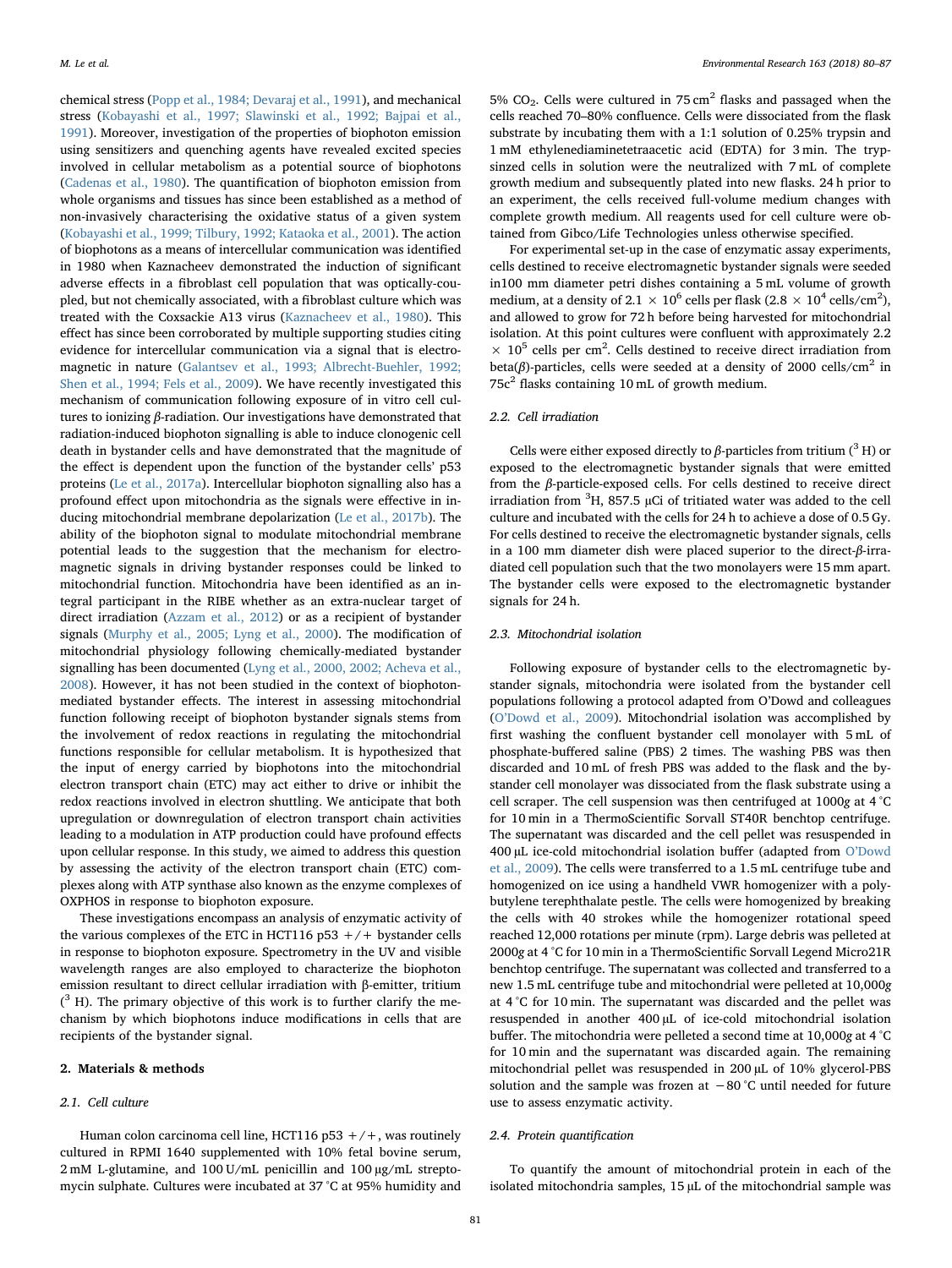added to 15 µL 2% CHAPS-TBS solution (3-[(3-cholamidopropyl)dimethylammonio]−1-propanesulfonate supplied as a solution with tris buffered saline (TBS) by Thermo-Scientific). and the sample was vortexed for 1 min. The mitochondria were then centrifuged at 10,000g for 2 min and the supernatant was analyzed using the ThermoScientific BCA protein assay kit (cat no: 23227).

2.5. Enzymatic activity assays for electron transport chain

#### 2.5.1. Complexes

2.5.1.1. Complex I: NADH dehydrogenase. The activity of Complex I was assessed in mitochondria isolated from non-irradiated control cells and in mitochondria isolated from bystander cells exposed to electromagntic bystander signals. The protocol used was adapted from that developed by [Spinazzi et al. \(2012\).](#page-7-15) The reaction (shown below) was initiated by adding Coenzyme Q1 (Ubiquinone 1) to a final concentration of 0.1 mM to the Complex I reaction buffer (50 mM potassium phosphate buffer pH 7.5, 3 mg/mL fatty acid-free BSA, 0.3 mM KCN, 0.1 mM NADH, 30 µg of mitochondrial protein).

Reaction 7.1:

 $NADH + H^{+} + UQ1 \rightarrow NAD^{+} + UQ1H_2$ 

The assay was conducted in a total volume of 200 µL using a glassbottom 96-well plate (MatTek) and absorbance measurements were taken at 340 nm, at 30 °C, for 2 min using a Tecan Infinite 200 Pro plate reader to assess the disappearance of NADH (NADH extinction coeffcient: 6.2 mmol $^{-1}$  cm $^{-1}$ ). In parallel, another well was set up whereby the reaction buffer was treated with Complex I inhibitor (Rotenone) to a final concentration of  $10 \mu$ M, so that the specific Complex I activity could be isolated. Prior to any measurements, the Complex I reaction buffer was incubated at 30 °C for 10 min to allow the reagents to equilibrate. All chemicals used in enzymatic assays were obtained from Sigma-Aldrich unless otherwise specified. 2-min baseline measurements were also taken for each well whereby absorbance (340 nm) of the reaction mixture was measured prior to the initiation of the reaction by the addition of Coenzyme Q1. The baselines were subtracted from absorbance data acquired in the presence of Coenzyme Q1 to eliminate any effects attributed to evaporation of the reaction buffer.

2.5.1.2. Complex II-III: succinate dehydrogenase, ubiquinol cytochrome c oxidoreductase. Complex II and III activity were assessed using the protocol developed by [Spinazzi et al. \(2012\).](#page-7-15) The 200 µL volume of reaction buffer (20 mM potassium phosphate buffer pH 7.5, 300 µM KCN, 10 mM succinate, 20 µg of mitochondrial sample) was incubated at 37 ° C for 10 min to allow for full activation of the enzyme. Following incubation, baseline measurements were recorded for 3 min (measurements taken at 10-second intervals) at 550 nm using a Tecan Infinite 200 Pro plate reader. 50 µM of oxidized cytochrome c was then added to the buffer to initiate the reaction shown below and the absorbance at 550 nm was measured for an additional 3 min to assess the reduction of cytochrome c (extinction coeffcient for reduced cytochrome c:  $18.5 \text{ mmol}^{-1}$  cm<sup>-1</sup>). In parallel, another well containing the reaction buffer was treated with 10 mM of the Complex II inhibitor, malonate, in order to assess the specific activity. Reaction 7.2:

succinate + oxidizedcytochromec  $\xrightarrow{\text{II--III}}$  malate + reducedcytochromec  $C_4H_6O_4 + C_{42}H_{52}FeN_8O_6S_2 \xrightarrow{\text{II--III}} C_4H_6O_5 + C_{42}H_{52}FeN_8O_5S_2$ 

2.5.1.3. Complex IV: cytochrome c oxidase. The activity of cytochrome c oxidase (complex IV) was assessed in mitochondrial samples isolated from non-irradiated control cells and cells exposed to electromagnetic bystander signals emitted from cells directly-irradiated with tritium. The protocol used for the assay was adapted from the protocol

developed by Spinazzi et al. [Spinazzi et al. \(2012\)](#page-7-15) whereby 20 µg of mitochondrial sample was added into the reaction buffer containing 50 mM of potassium phosphate (KH<sub>2</sub> PO<sub>4</sub>) buffer (pH 7.0) and 60  $\mu$ M reduced cytochrome c. The reaction mixture was incubated at 37 ° C for 10 min. Prior to the addition of the mitochondrial sample, the baseline activity was assessed by measuring the absorbance of the reaction mixture at 550 nm for 3 min (10-second intervals). The absorbance at 550 nm was measured for an additional 3 min immediately following the addition of the mitochondrial sample to determine to rate of cytochrome c oxidation (extinction coefficient for reduced cytochrome c:  $18.5 \text{ mmol}^{-1} \text{ cm}^{-1}$ ). The reaction (shown below) was assessed for complex IV activity.

Reaction 7.3:

reducedcytochrome 
$$
+\frac{1}{2}O_2 + 2H + 2e^{-\frac{IV}{2}}
$$
 oxidizedcytochrome  $+ H_2O$   
\n $C_{42}H_{52}FeN_8O_6S_2 + \frac{1}{2}O_2 + 2H + 2e^{-\frac{IV}{2}}C_{42}H_{52}FeN_8O_6S_2 + H_2O$ 

In parallel, the specific activity of Complex IV was investigated via the addition of 0.3 mM of the Complex IV inhibitor, potassium cyanide (KCN), into the reagent mixture prior to the initiation of the reaction.

2.5.1.4. Complex V: ATP synthase. The activity of ATP synthase (Complex V) was assessed using a coupled enzyme assay adapted from a protocol received through personal communication with Dr. James Murphy (IT Sligo, Sligo, Ireland). 190 µL of the reaction mixture containing 50 mM Tris buffer (pH 8.0), 1 mg fatty acid-free BSA, 20 mM MgCl<sub>2</sub>, 50 mM KCl, 5 uM antimycin A, 10 mM phosphoenol pyruvate (PEP), 2.5 mM MgATP, 4 units of Lactate dehydrogenase ( LDH), 4 units pyruvate kinase (PK), and 400 µM NADH, was first incubated at 37 ° C. Baseline absorbance measurements at 340 nm were taken for a 3 min duration following incubation and thereafter, reaction 7.4 was started by the addition of 20 µg of mitochondrial protein (isolated from nonirradiated control cells or cells which were exposed to electromagnetic bystander signals). The ADP produced from the complex V-driven reaction then interacted with PEP in the presence of pyruvate kinase (PK) to initiate reaction 7.5 producing ATP and pyruvate. The pyruvate product from the prior reaction then oxidized NADH in the presence of LDH to produce  $NAD^+$  (reaction 7.6). The rate of NADH oxidation (NADH extinction coefficient:  $6.2 \text{ mmol}^{-1} \text{ cm}^{-1}$ ) was subsequently determined by measuring the absorbance at 340 nm every 10 s for a 3 min duration. To assess the specific activity of complex V, 2.5 µM of the inhibitor oligomycin A was added into the reagent mixture prior to the addition of mitochondrial protein.

Reactions 7.4, 7.5, 7.6:

ATP 
$$
\stackrel{\text{V}}{\rightarrow}
$$
 ADP + phosphate  
\n $C_{10}H_{16}N_5O_{13}P_3 \stackrel{\text{V}}{\rightarrow} C_{10}H_{15}N_5O_{10}P_2 + P$   
\nATP + phosphoenolpyruvate  $\stackrel{PK}{\rightarrow}$  ATP + pyruvate  
\nPyruvate + NADH  $\stackrel{\text{LDH}}{\longrightarrow}$  lactate + NAD<sup>+</sup>

2.5.1.5. Citrate synthase. The activity of citrate synthase, a 51.7 kDa mitochondrial matrix enzyme, was measured and used as a marker representative of overall mitochondrial mass in a sample. Citrate synthase activity was measured as a control (similar to the way that actin is used as a loading control in western blots) to ensure that the mitochondrial mass was similar between control and treatment samples. The ability of citrate synthase (CS) to catalyze the reaction between Acetyl CoA (AcCoA) and oxaloacetic acid (reaction 7.7) was assessed by first measuring the baseline absorbance of the reaction buffer (100 mM Tris Triton X-100 buffer pH 8.0, 0.1 mM 5,5′-dithio-bis-2-nitrobenzoic acid (DTNB), 0.3 mM Ac CoA, 20 µg of mitochondrial sample) at 37 °C and 412 nm for 3 min. The reaction was then initiated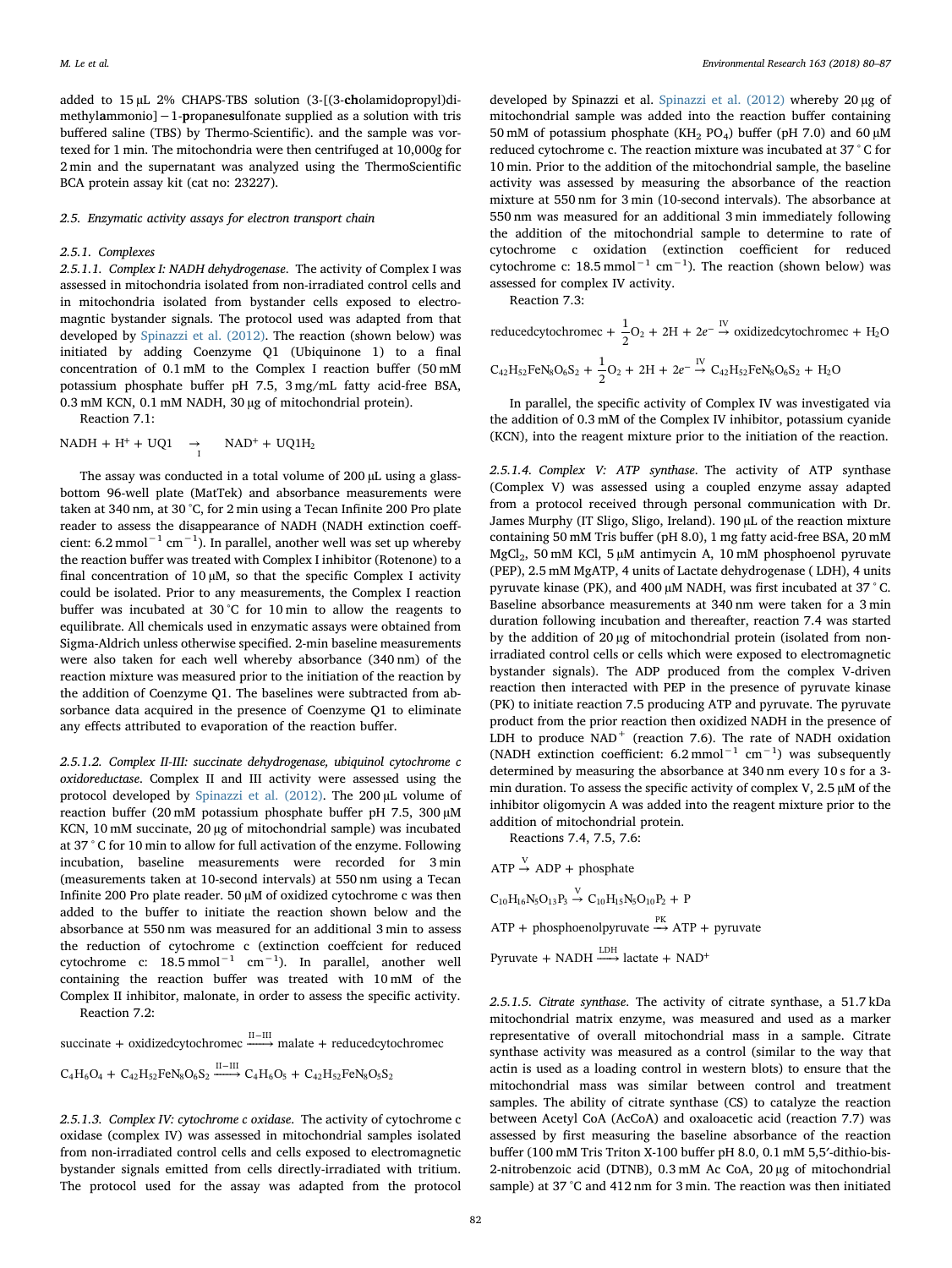#### <span id="page-3-0"></span>Table 7.1

Substrates measured in the investigation of enzymatic activity.

| System<br>Assessed  | Substrate                 | Concentration<br>[µM] | <b>Extinction coefficient</b><br>$\text{[mmol}^{-1} \text{cm}^{-1} \text{]}$ |
|---------------------|---------------------------|-----------------------|------------------------------------------------------------------------------|
| Complex I           | <b>NADH</b>               | 100                   | 6.2                                                                          |
| Complex II-III      | Cytochrome c<br>(reduced) | 50                    | 18.5                                                                         |
| Complex IV          | Cytochrome c<br>(reduced) | 60                    | 18.5                                                                         |
| Complex V           | <b>NADH</b>               | 400                   | 6.2                                                                          |
| Citrate<br>Synthase | <b>DTNB</b>               | 100                   | 13.6                                                                         |

by adding oxaloacetic acid to the reaction mixture to a final concentration of 0.5 mM. Thereafter, the absorbance at 412 nm was measured for an additional 3 min. The extinction coefficient of DTNB is  $13.6$  mmol<sup>-1</sup> cm<sup>-1</sup>.

Reaction 7.7:

 $AcCoA + oxaloacetic acid + H<sub>2</sub>O \stackrel{CS}{\rightarrow} citrate + CoA - SH$ 

## 2.6. Statistical analysis

Samples were assessed using three biological replicates which were assessed via three technical repeats to achieve a final sum of 9 data points per experimental permutation. Calculated enzyme activity values were compared using a 2-way analysis of variance (ANOVA).

Quantitative assessment of enzymatic activity was determined using equation 7.8 adapted from Spinazzi and colleagues ([Spinazzi et al.,](#page-7-15) [2012\)](#page-7-15) where the substrates used and their corresponding extinction coefficients are specified in [Table 7.1.](#page-3-0) In equation 7.8,  $v_A$  defines the rate of consumption of a reactant and  $v_Z$  defines the rate of formation of a product in units of nmol min<sup>-1</sup> mg<sup>-1</sup>,  $\frac{\Delta A}{t}$  is the change in absorbance per minute,  $\varepsilon$  is the extinction coefficient of the substrate specified in [Table 7.1,](#page-3-0) V is the volume of the mitochondrial sample in mL, and C is the concentration of mitochondrial protein in the sample in mg mL<sup>-1</sup>.

Specific activity or the degree of activity that is certainly attributed to complex function was calculated by subtracting the activity of the complex with inhibitor from the activity of the complex without the inhibitor. From this, sensitivity of the assay for a given complex can be determined by taking the ratio of the specific activity and the activity of the complex without the inhibitor.

Reaction 7.8:

$$
v_A \text{ or } v_z = \frac{\frac{\Delta A}{t} \cdot 1000}{\varepsilon \cdot V \cdot C}
$$

#### 3. Results

#### 3.1. Oxidative phosphorylation enzymatic activity

#### 3.1.1. Complex I activity

The ability of Complex I to oxidize NADH to NAD+ was assessed in mitochondrial isolates extracted from non-irradiated controls cells and bystander cells exposed to electromagnetic bystander signals ([Fig. 1](#page-3-1)). The specific activity of Complex I was assessed by treating the reaction mixture with the Complex I inhibitor, Rotenone, such that any NADH oxidation observed that was non-specific to Complex I could be identified. For the experimental permutation containing mitochondria from non-irradiated (control) cells and absent of rotenone, the concentration of NADH decreased over the 2-min measurement at a rate of  $40.80 \pm 14.50$  nmol min<sup>-1</sup> mg<sup>-1</sup> of mitochondrial protein. In contrast, the reaction whereby rotenone was added into the mixture containing mitochondria from control cells demonstrated an enzymatic activity rate of  $5.36 \pm 1.30$  min<sup>-1</sup> mg<sup>-1</sup> of mitochondrial protein. The

<span id="page-3-1"></span>

Fig. 1. Complex I activity. Oxidation of NADH demonstrated by a decrease in absorbance at 340 nm over a 2 min duration. Each data point represents data acquired from three different mitochondrial protein samples (biological replicates) obtained from Human colon carcinoma cells with wild type  $p53$  (HCT- $p53+/+)$  tested in triplicate (3 technical replicates). Errors bars represent standard error for  $n = 9$ .

presence of the complex I inhibitor demonstrates a significant reduction in enzyme activity elicited by the control mitochondria ( $p < 0.0001$ ). From analyzing the degree of oxidation of NADH upon Complex I inhibition with that observed in the uninhibited sample, the specific activity of Complex I can be reported as 35.44  $\pm$  13.63 nmol min<sup>-1</sup> mg<sup>-1</sup> protein and the sensitivity of Complex I is  $81.22 \pm 11.76\%$ .

When Complex I in bystander cell-extracted mitochondria was assessed in the absence of rotenone, the enzyme activity was 7.56  $\pm$  2.67 nmol min<sup>-1</sup> mg<sup>-1</sup> protein. When enzyme activity was assessed in bystander cell-extracted mitochondria in the presence of the inhibitor rotenone, the enzyme activity was  $3.88 \pm 1.15$  nmol min-1 mg-1 protein. It is apparent that the function of Complex I has been compromised in mitochondria extracted from the cells which were exposed to the electromagnetic bystander signals to the extent that the enzyme activity exhibited in these samples does not differ significantly from the permutation in which Complex I function was inhibited (bystander with rotenone  $p = 0.929$ ; control with rotenone  $p = 0.983$ ). Most importantly, the enzyme activity observed in the bystander cell mitochondria (no inhibitor) was significantly weaker than that observed in the control cell mitochondria (no inhibitor) ( $p < 0.0001$ ). This result suggests that the bystander signal was effective in eliciting a modification in the activity of Complex I such that it is less efficient at receiving electrons from NADH. From this observation, it can be deduced that Complex I in the bystander mitochondria are less effective at moving electrons and subsequently pumping protons into the intermembrane space.

## 3.1.2. Complex II-III activity

The activity of succinate dehydrogenase and ubiquinol cytochrome c oxidoreductase were assessed in mitochondrial samples that were isolated from non-irradiated control cells and bystander cells ex-posed to electromagnetic bystander signals ([Fig. 2](#page-4-0)). When non-irradiated control mitochondria were assessed for their Complex II-III activity, it was observed that the oxidized cytochrome c was reduced at a rate of 71.64 ± 14.64 nmol min<sup>-1</sup> mg<sup>-1</sup> mitochondrial protein. In parallel, treatment of the reaction mixture with malonate was used to determine the specific activity of Complex II-III such that any reduction of cytochrome c observed in its presence could be attributed to factors extraneous to Complex II-III themselves. When malonate was added to the reaction mixture containing non-irradiated control mitochondria, the rate of cytochrome c reduction was  $10.16 \pm 2.76$  nmol min<sup>-1</sup> mg<sup>-1</sup> protein. The addition of the competitive inhibitor, mal-onate, was effective in significantly diminishing the observed enzyme activity ( $p =$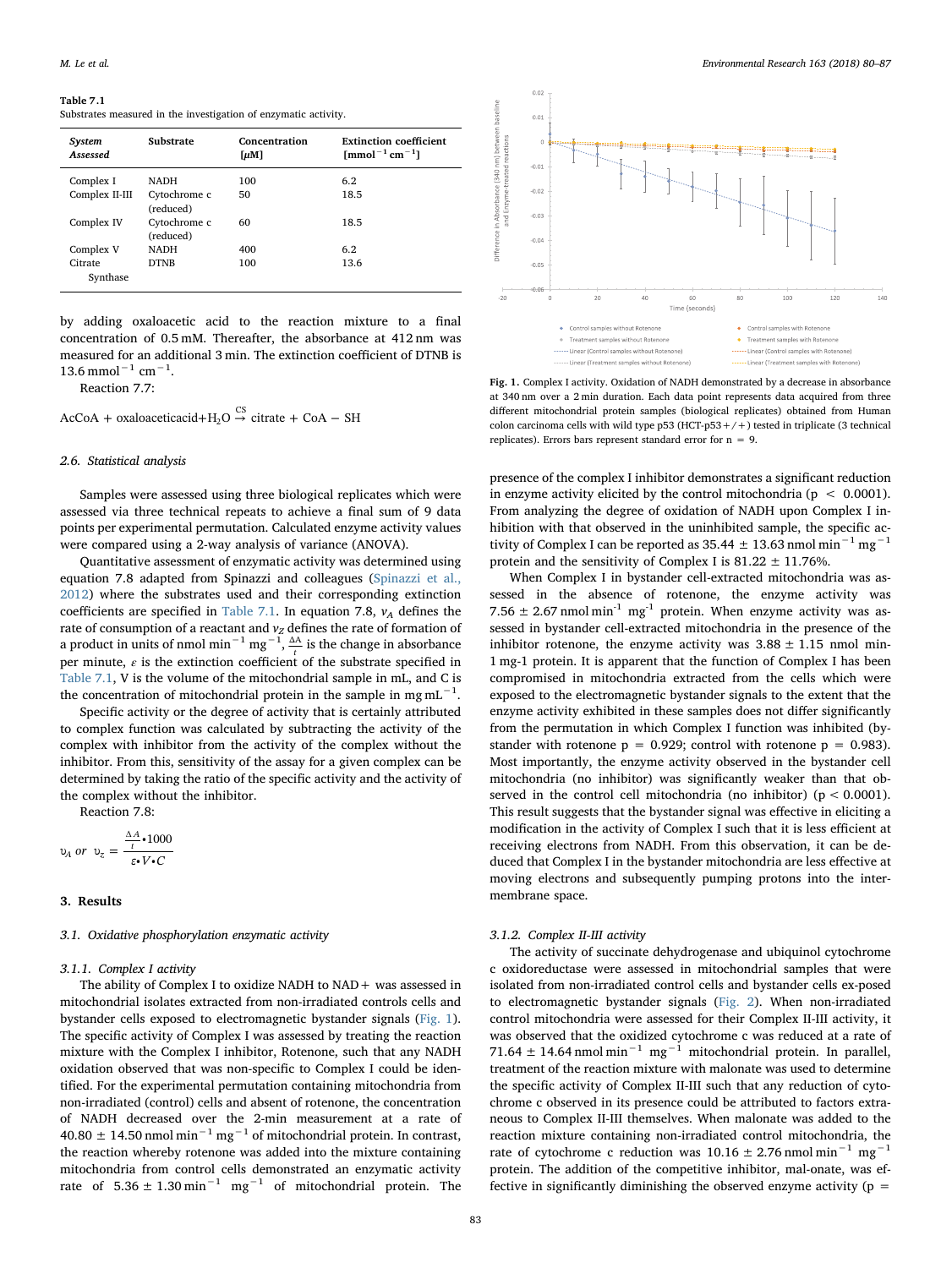<span id="page-4-0"></span>

Fig. 2. Complex II-III activity. Reduction of cytochrome c demonstrated by an increase in absorbance at 550 nm over a 3 min duration. Each data point represents data acquired from three different mitochondrial protein samples (biological replicates) obtained from Human colon carcinoma cells with wild type  $p53$  (HCT- $p53+/+)$  tested in triplicate (3) technical replicates). Errors bars represent standard error for  $n=9$ .

0.001). This diminished activity shows that the Specific Activity of Complex II-III in control mitochondria is  $61.48 \pm 13.23$  nmol min<sup>-1</sup> mg−<sup>1</sup> and the sensitivity of Complex II-III is 85.48 ± 2.82%. This suggests that approximately 14% of the enzyme activity that was observed is not attributed to Complex II-III.

Enzyme activity was also assessed in mitochondria isolated from electromagnetic-irradiated cells. These mitochondrial samples expressed cytochrome c reduction at a rate of 89.66  $\pm$  31.73 nmol min<sup>-1</sup>  $mg^{-1}$  mitochondrial protein. When comparing the mitochondrial enzyme activity of the biophoton-irradiated samples to the control samples, we find that there is no significant difference among the two populations ( $p = 0.599$ ). That is to say that the exposure of cells to the electromagnetic bystander signal did not alter the enzyme activity of complexes II and III significantly compared to controls which were not exposed to the bystander signal. For the mitochondria extracted from bystander signal-exposed cells, we also assessed the enzyme activity following incubation with the inhibitor, malonate, in order to confirm that most of the activity observed was indeed attributed to complex II and III. In the presence of the inhibitor (malonate), cytochrome c was reduced at a rate of 12.83 ± 3.81 nmol min<sup>-1</sup> mg<sup>-1</sup> mitochondrial protein. The sensitivity of Complex II and III activity in the bystander signal-exposed samples was therefore 82.46  $\pm$  7.4%.

## 3.1.3. Complex IV activity

The activity of cytochrome c oxidase was measured in non-irradiated (control) mitochondrial samples and in mitochondrial samples isolated from cells exposed to electromagnetic bystander signals ([Fig. 3\)](#page-4-1). The activity found in control mitochondrial samples was 22.75  $\pm$  7.22 nmol min<sup>-1</sup> mg<sup>-1</sup>. The activity in control samples was not significantly different from the activity in mitochondrial samples exposed to the bystander signal (20.58  $\pm$  4.50 nmol min<sup>-1</sup> mg<sup>-1</sup>, p = 0.926). The lack of statistical difference between the complex activity between treatment and control samples suggests that the bystander signal was not effective in altering the ability of complex IV to oxidize cytochrome c.

When the complex IV inhibitor, potassium cyanide (KCN), was added into the reaction mixture and it was found that the activity for control samples and treatment

samples were  $4.73 \pm 0.55$  nmol min<sup>-1</sup> mg<sup>-1</sup> and 4.84  $\pm$  0.99 nmol min<sup>-1</sup> mg<sup>-1</sup>, respectively. From the inhibitor-treated samples it can be concluded that the specific activity of Complex IV in the control samples was  $18.01 \pm 7.22$  nmol min<sup>-1</sup> mg<sup>-1</sup> and  $15.75 \pm 3.76$  nmol min<sup>-1</sup> mg<sup>-1</sup> in the treatment samples. The

<span id="page-4-1"></span>

Fig. 3. Complex IV activity. Oxidation of cytochrome c demonstrated by a decrease in absorbance at 550 nm over a 3 min duration. Each data point represents data acquired from three different mitochondrial protein samples (biological replicates) obtained from Human colon carcinoma cells with wild type  $p53$  (HCT- $p53+/+)$  tested in triplicate (3 technical replicates). Errors bars represent standard error for  $n = 9$ .

sensitivity of complex IV was therefore found to be  $74.05 \pm 7.27\%$  for the control samples and 75.90  $\pm$  3.34% for the treatment samples.

## 3.1.4. Complex V activity

The activity of ATP synthase was determined by measuring the rate of NADH oxidation via tracking absorbance at 340 nm [\(Fig. 4](#page-4-2)). When mitochondrial from non-irradiated control cells were assayed, the activity of complex V was found to be 96.70 ± 26.07 nmol min<sup>-1</sup> mg<sup>-1</sup> of mitochondrial protein. In contrast, the activity of complex V that was exhibited by mitochondria isolated from bystander signal-exposed cells was significantly lower (p < 0.0001) at  $19.03 \pm 6.33$  nmol min<sup>-1</sup> mg<sup>-1</sup>. The activity expressed by the bystander mitochondrial was similar to the activity that was found upon incubation of the reaction mixture with the complex V inhibitor, Oligomycin A (activity of control samples with inhibitor:  $11.85 \pm 6.39$  nmol min<sup>-1</sup> mg<sup>-1</sup>, p = 0.920; activity of bystander-exposed samples with inhibitor: 8.59  $\pm$  2.00 nmol min<sup>-1</sup> mg<sup>-1</sup>, p = 0.792). With the use of the inhibitor, we can see that the sensitivity of complex V's activity was 87.20  $\pm$  4.30% and that the rest of the NADH oxidation being observed was background activity that is not attributed to the action of complex

<span id="page-4-2"></span>

Fig. 4. Complex V activity. Oxidation of NADH demonstrated by a decrease in absorbance at 340 nm over a 3 min duration. Each data point represents data acquired from three different mitochondrial protein samples (biological replicates) obtained from Human colon carcinoma cells with wild type  $p53$  (HCT- $p53+/+)$ ) tested in triplicate (3 technical replicates). Errors bars represent standard error for n=9.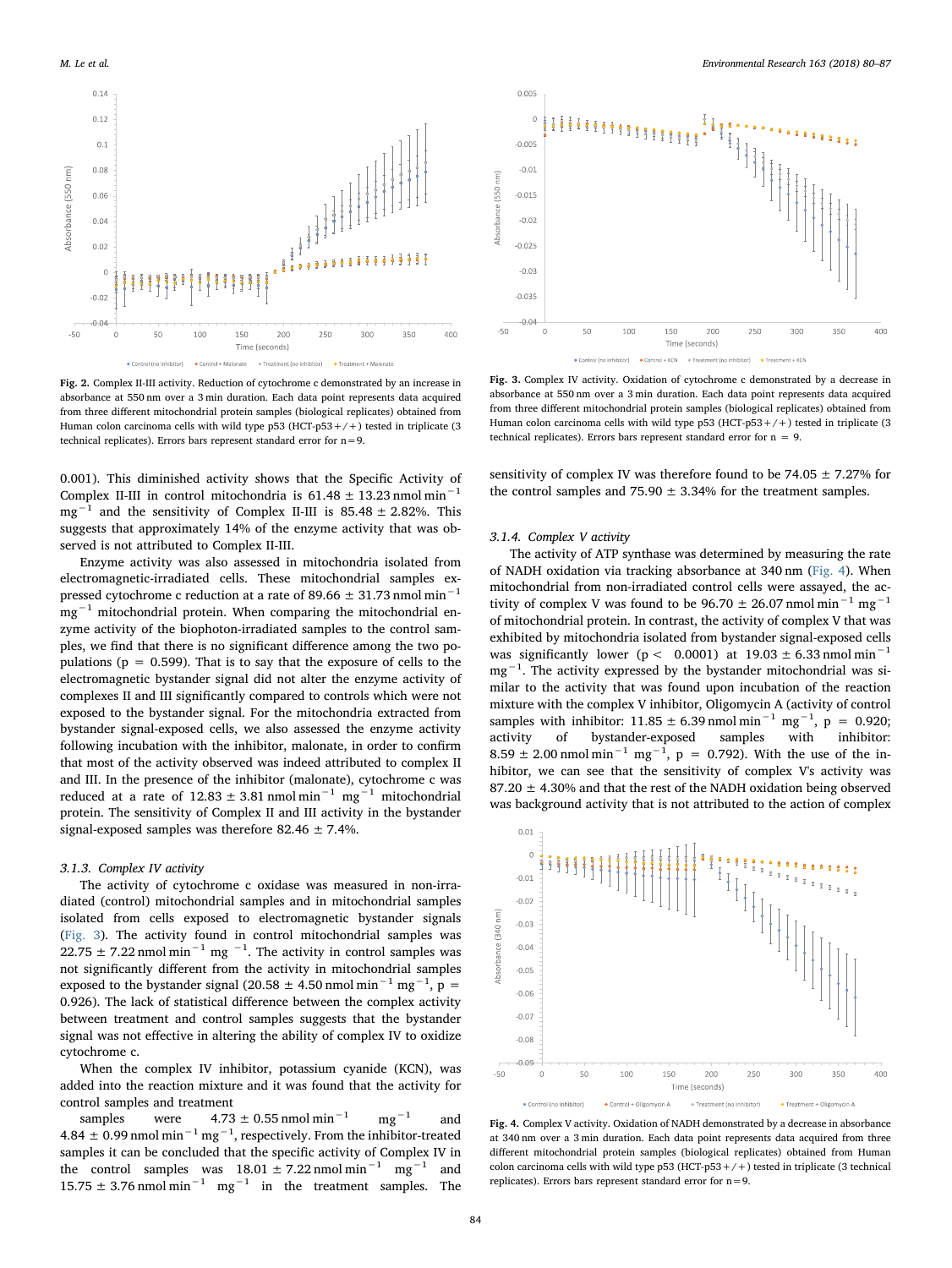<span id="page-5-0"></span>

Fig. 5. Citrate Synthase activity. The formation of citric acid demonstrated by an increase in absorbance at 412 nm over a 3 min duration. Each data point represents data acquired from three different mitochondrial protein samples (biological replicates) obtained from Human colon carcinoma cells with wild type  $p53$  (HCT- $p53+/+)$  tested in triplicate (3) technical replicates). Errors bars represent standard error for  $n = 9$ .

V. The results illustrated here also suggest that the electromagnetic bystander signal is effective in compromising mitochondrial Complex V activity given that the activity observed in the bystander samples was considerably lower than that observed in the control samples. It can be suggested from these observations that the bystander signal could be responsible for compromised ATP and energy production by the mitochondria.

#### 3.1.5. Citrate synthase activity

The citrate synthase activity found for control samples was 672.74 ± 76.58 nmol min<sup>-1</sup> mg<sup>-1</sup> and 682.92 ± 32.04 nmol min<sup>-1</sup> mg<sup>-1</sup> for treatment samples. The activity between these samples was not significantly different ( $p = 0.834$ ). Because the citrate synthase activities between control and treatment samples were similar, we can be confident that the two different types of samples did not differ in terms of the mitochondrial content. Thus, any differences in activity observed in complexes I through V are attributed to modifications induced by the treatment itself, as opposed to differences in mitochondrial quantity. Citrate Synthase activity for control and treatment samples is illustrated in [Fig. 5.](#page-5-0)

#### 4. Discussion

The enzymatic activity experiments presented in this paper demonstrated an impairment in the function of Complex I, also known as NADH dehydrogenase or NADH: ubiquinone oxidoreductase, such that NADH exhibited a significantly diminished ability to become oxidized into NAD+. We have previously shown [\(Le et al., 2017c](#page-7-16)) that the emitted biophoton intensity that is emitted from <sup>3</sup>H irradiated cells is related to  $3H$  activity i.e. as the  $3H$  activity increases biophoton increases. Published intensity measurements were conducted at  $340 \pm 5$  nm, but biophotons are emitted at wavelengths outside of this range. Recent preliminary data from our laboratory suggest that photons that range in wavelength from UV through visible to infra red are emitted and the intensity across these wavelength ranges changes with  ${}^{3}\text{H}$  activity. It is possible therefore that blue light (450–495 nm) emitted by the  $^3$ H-irradiated HCT116 p53  $+$  /  $+$  cells triggered a modification in the biological activity of the electron transfer flavoprotein (ETF) responsible for shuttling the 2 electrons from NADH to the flavin mononucleotide (FMN) ([Gautier et al., 2014](#page-7-17)). When light induces chromophore isomerization in proteins which possess "optical actuators", such as flavoproteins, the protein undergoes a conformational or chemical change resulting in the modifycation of the protein's activity whereby

the modification in activity can manifest as an activation or deactivation ([Conrad et al., 2014\)](#page-6-7). It is suggested that the absorption of biophotons in the blue wavelength range emitted from <sup>3</sup>H-irradiated cells is able to induce a modification in ETF such that its ability to accept electrons from NADH is impaired thus leading to a low rate of NADH oxidation into NAD+. This is possible since photons are known to reduce flavoproteins [\(Penzer and Radda, 1968\)](#page-7-18); that being said, the photoreduction of ETF would render it unable to accept electrons from NADH since it already carries an electron or 2 electrons as a result of the photoreduction. The relative inefficiency in electron acceptance by ETF will lead to fewer electrons being donated to FMN and subsequently, fewer electrons being sent downstream to iron-sulfur clusters (Fe-S) and finally to ubiquinone (O) to become ubiquinol (OH<sub>2</sub>). Ultimately, the diminished ability for electron transport through Complex I will result in an overall lower rate of proton  $(H<sup>+</sup>)$  pumping into the intermembrane space. As basal complex 1 activity was also observed to be the lowest of the complexes evaluated in this study, any loss in activity would therefore have a more pronounced effect on proton pumping by the ETC. In addition to ETF, electron transfer flavoprotein: ubiquinone oxidireductase (ETF-QO) was also initially considered as a candidate to explain the effects observed in Complex I since its activity is also triggered or diminished by blue light wavelengths. However, its role in the observed reduction in activity cannot be confirmed because the endpoint for measuring Complex I activity was the oxidation of NADH. Since ETF-QO participates in the shuttling of electrons through the series of Fe-S clusters to ubiquinone, we did not have a direct means of measuring its role as we did not measure the activity of this component of Complex I.

Complex IV (cytochrome c oxidase) activity in the cells exposed to radiation-induced biophotons was increased slightly above controls, however, the difference was not significant. It is possible that Complex IV was not influenced by the biophotons at all. Alternatively, it is also possible that the observed effect resulted from the interaction of a multiple biophoton wavelengths to produce the net effect observed. It is well document that red and infrared light acts as a photomodulator upon cytochrome c oxidase to ultimately stimulate an increase in ATP production ([Wong-Riley et al., 2005; Karu, 2010; Brunori et al., 2005](#page-7-19)). Photons ranging from 600 to 850 nm are used to stimulate cytochrome c oxidase activity by taking advantage of the absorbance profiles of 4 redox centres (Cu<sub>A</sub>, Cu<sub>B</sub>, heme a, heme a<sub>3</sub>) [\(Karu, 2010\)](#page-7-20) belonging to cytochrome c oxidase. These redox centres are responsible for transferring electrons from cytochrome c to dioxygen (reducing to water), to drive the proton pumping function of Complex IV. The acceptance of incoming red photons has been shown to accelerate the process of electron transfer by the redox centres [\(Brunori et al., 2005; Marcus and](#page-6-8) [Sutin, 1985\)](#page-6-8). Photons in this range can act to stimulate both  $Cu<sub>A</sub>$  and  $Cu<sub>B</sub>$  activity [\(Karu, 2010](#page-7-20)) contributing to what would be observed as an increase in Complex IV activity above that exhibited by the control. However, while Complex IV demonstrated an increase in activity in the current study, it was not significantly different from the activity of Complex IV in control cells. It is suggested that the stimulatory effect induced by the incidence of light at red wavelengths must compete with the absorption of blue photons by cytochrome c oxidase (Peak absorption by cytochrome c oxidase occurs between 400 and 440 nm ([Chen et al., 1992; Lubart et al., 1992](#page-6-9)) which induces photochemical destruction to heme  $a_3$ , also known as cytochrome  $a_3$  resulting in an impairment of the overall function of cytochrome c oxidase [\(Epel and](#page-6-10) [Butler, 1969;](#page-6-10) [Ninnemann et al., 1970](#page-7-21))).

In the current study, Complex V, or ATP synthase, activity demonstrated significantly diminished activity in cells exposed to biophotons compared to control cells. Such an effect means that overall ATP production by biophoton-exposed cells is compromised. This effect can be explained by a reduction in the strength of the electrochemical gradient across the inner mitochondrial membrane. Since fewer electrons were able to be shuttled from NADH to Ubiquinone in Complex I, the proton pumping function of Complex I did not have as much energy available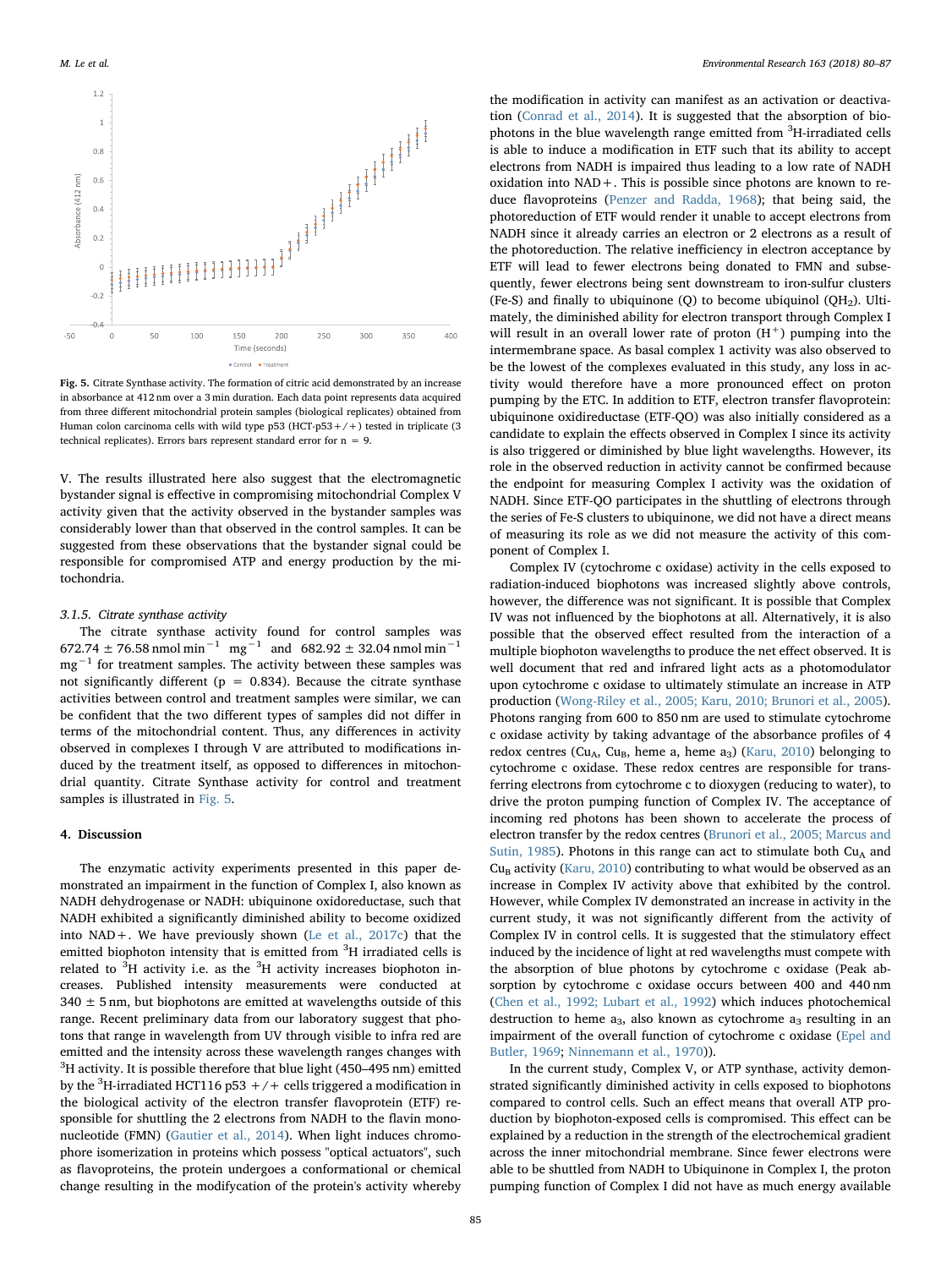to carry out its proton pumping function. This results in the presence of fewer  $H^+$  ions in the intermembrane space and consequently a weaker electrochemical gradient. The electrochemical gradient is quite strongly dependent upon the function of Complex I because NADH (involved in Complex I) is better at donating electrons than is FADH (involved in Complex II). Because of this, Complex I actually pumps protons across the membrane whereas Complex II does not. Subsequent to this step, the electrons from both Complexes I and II are carried to Complex III by Ubiquinol. Subsequently, the electrons from Complex III are carried to Complex IV by cytochrome c. While there may be a relatively lower quantity of electrons being input into Complexes III and IV, their actual functional capacities are not affected by upstream impairments. To elaborate, the rate at which they can oxidize or reduce cytochrome c remains unchanged. The result of the input of fewer electrons into the system is simply a lower overall quantity of oxidized or reduced cytochrome c molecules. In contrast, the function of ATP synthase is mediated by the concentration of  $H^+$  ions in the intermembrane space because  $H^+$  ions act to turn the ATP synthase "turbine" in the process of chemiosmosis. Due to the dependence of chemiosmosis upon the  $H^+$ ion concentration, ATP synthase function is affected by upstream impairments that result in compromised proton pumping. The impairment of NADH's electron donor efficiency results in a reduction in the intermembrane space's proton concentration by up to 63%. This is because transfer of NADH electrons along the ETC leads to the pumping of approximately 10 protons from the matrix to the intermembrane space, whereas transport of  $FADH<sub>2</sub>$  electrons along the ETC drives the pumping of only approximately 6 protons ([Ripple et al., 2013](#page-7-22)). Thus, in the case where the oxidation of NADH is completely inhibited, there will be 63% fewer protons than expected in the intermembrane space available for use in ATP production by ATP synthase.

Compromised ATP synthesis characterizes a state of mitochondrial dysfunction which can lead to impairments in biological function. On a cellular level, when a cell is severely deficient in ATP to the extent where it does not have sufficient energy to sustain processes required for viability, the cell can undergo apoptotic death or necrotic cell death which does not require regulation via the input of energy [\(Kushnareva](#page-7-23) [and Newmeyer, 2010; Nicotera and Melino, 2004](#page-7-23)). On the whole-organism level, mitochondrial dysfunction has been shown to exhibit a strong correlation with the severity of fatigue in humans [\(Myhill et al.,](#page-7-24) [2009; Filler et al., 2014](#page-7-24)). In a study by Myhill et al., venous blood samples were taken from patients experiencing fatigue and from healthy volunteers to show that ATP concentration in neutrophils and the efficiency of oxidative phosphorylation was significantly diminished in the participants experiencing fatigue compared to healthy controls ([Myhill et al., 2009](#page-7-24)). Moreover, the assessment of mitochondrial enzyme activity in fatigue patients with known mitochondrial disorders found reductions in complex I, III and IV activities compared to controls [\(Smits et al.\)](#page-7-25). This literature in concert with the current study's findings provide support for a possible role of biophoton bystander signalling in the induction of fatigue.

## 5. Conclusions

Biophotons emitted from human cell lines exposed to ionizing radiation possess the capability of modulating the activity of the electron transport chain to ultimately modify the mitochondrial ATP production process. In the particular cell line investigated in the current study (HCT116 p53 +/+), the biophotons emitted as a result of  $\beta$ -irradiation were effective in reducing the activity of Complex I which consequently affected the ability of ATP synthase to produce ATP due to a deficiency of  $H^+$  in the intermembrane space. The impairment of ATP synthesis by radiation-induced biophoton signalling suggests a possible etiological role for radiation in driving fatigue in whole organisms. While these results provide evidence to support the ability of biophotons to modulate biological functions, the biophoton spectrum of emission is probably very complex and is likely not isolated to eliciting effects upon

a single biological system. Further investigation will be required to further elucidate the effects that biophotons can have upon bystander populations.

## Acknowledgements

We acknowledge the following agencies for funding; The National Chronic Fatigue and Immune Deficiency Syndrome (CFIDS) Foundation Inc, The National Science and Engineering Council (NSERC) (recipient: CEM; grant number RGPIN293153-12; Recipient: FEM; grant number RGPIN203611-12) of Canada, The Canada Research Council (CRC) (recipient: CEM; grant number 950-221284), The Candu Owner's Group (COG) (recipient: CBS; grant number CRDPJ484381-15) and Bruce Power.

We also thank Dr. Marco Spinazzi (Vlaams Institut voor Biotechnologie, Flanders, Belgium) for providing protocols and guidance regarding the enzymatic activity assays, Dr. Nathan Vo (University of Waterloo, Waterloo, Canada) for allowing us to inherit the reagents he acquired for the enzymatic assays.

## Roles of each author

The investigation of the effects of biophoton signalling upon the mitochondrial electron transport chain were proposed by Dr. Fiona McNeill and Dr. Carmel Mothersill. Conceptualisation of endpoints of interest was developed by Michelle Le, Dr. Carmel Mothersill, and Dr. Fiona McNeill. The protocol for assessing enzyme activity of each of the mitochondrial complexes was developed by the first author with guidance from Dr. James Murphy. Experiments and statistics were performed by the Michelle Le and interpretation of results were collectively discussed among Michelle Le, Dr. Carmel Mothersill, Dr. Fiona McNeill, Dr. Colin Seymour, Dr Kevin Diamond and Dr. Andrew Rainbow. The first draft of the manuscript was prepared by Michelle Le and all authors subsequently provided feedback for the written presentation of the research.

## References

- [Acheva, A., Georgieva, R., Rupova, I., Boteva, R., Lyng, F., 2008. Bystander responses in](http://refhub.elsevier.com/S0013-9351(18)30028-8/sbref1) [low dose irradiated cells treated with plasma from gamma irradiated blood.](http://refhub.elsevier.com/S0013-9351(18)30028-8/sbref1) J. Phys.: Conf. Ser. [101, 012005.](http://refhub.elsevier.com/S0013-9351(18)30028-8/sbref1)
- <span id="page-6-3"></span>[Ahmad, S.B., McNeill, F.E., Byun, S.H., Prestwich, W.V., Mothersill, C., Seymour, C.,](http://refhub.elsevier.com/S0013-9351(18)30028-8/sbref2) [Armstrong, A., Fernandez, C., 2013. Ultra-violet light emission from HPV-G cells ir](http://refhub.elsevier.com/S0013-9351(18)30028-8/sbref2)[radiated with low let radiation from \(90\)Y; consequences for radiation induced by](http://refhub.elsevier.com/S0013-9351(18)30028-8/sbref2)stander eff[ects. Dose-Response.: a Publ. Int. Hormesis Soc. 11, 498](http://refhub.elsevier.com/S0013-9351(18)30028-8/sbref2)–516.
- [Albrecht-Buehler, G., 1992. Rudimentary form of cellular "vision](http://refhub.elsevier.com/S0013-9351(18)30028-8/sbref3)". Proc. Natl. Acad. Sci. [USA 89, 8288](http://refhub.elsevier.com/S0013-9351(18)30028-8/sbref3)–8292.
- <span id="page-6-2"></span>[Azzam, E.I., Toledo, S.M.D., Gooding, T., Little, J.B., 1998. Intercellular communication Is](http://refhub.elsevier.com/S0013-9351(18)30028-8/sbref4) [involved in the bystander regulation of gene expression in human cells exposed to](http://refhub.elsevier.com/S0013-9351(18)30028-8/sbref4) very low fl[uences of alpha particles. Radiat. Res. 150 \(5\), 497](http://refhub.elsevier.com/S0013-9351(18)30028-8/sbref4)–504.
- <span id="page-6-6"></span>[Azzam, E.I., Jay-Gerin, J.-P., Pain, D., 2012. Ionizing radiation-induced metabolic oxi](http://refhub.elsevier.com/S0013-9351(18)30028-8/sbref5)[dative stress and prolonged cell injury. Cancer Lett. 327, 48](http://refhub.elsevier.com/S0013-9351(18)30028-8/sbref5)–60.
- [Bajpai, R.P., Bajpai, P.K., Roy, D., 1991. Ultraweak photon emission in germinating seeds:](http://refhub.elsevier.com/S0013-9351(18)30028-8/sbref6) [a signal of biological order. J. Biolumin. Chemilumin. 6, 227](http://refhub.elsevier.com/S0013-9351(18)30028-8/sbref6)–230.
- <span id="page-6-4"></span>[Bajpai, R.P., Van Wijk, E.P.A., Van Wijk, R., van der Greef, J., 2013.](http://refhub.elsevier.com/S0013-9351(18)30028-8/sbref7) "Attributes char[acterizing spontaneous ultra-weak photon signals of human subjects. J. Photochem.](http://refhub.elsevier.com/S0013-9351(18)30028-8/sbref7) [Photobiol. B Biol. 129, 6](http://refhub.elsevier.com/S0013-9351(18)30028-8/sbref7)–16.
- <span id="page-6-8"></span>Brunori, M., Giuff[re, A., Sarti, P., 2005. Cytochrome oxidase, ligands and electrons. J.](http://refhub.elsevier.com/S0013-9351(18)30028-8/sbref8) [Inorg. Biochem. 99, 324](http://refhub.elsevier.com/S0013-9351(18)30028-8/sbref8)–336.
- <span id="page-6-5"></span>[Cadenas, E., Boveris, A., Chance, B., 1980. Low-level chemiluminescence of bovine heart](http://refhub.elsevier.com/S0013-9351(18)30028-8/sbref9) [submito-chondrial particles. Biochem. J. 186, 659](http://refhub.elsevier.com/S0013-9351(18)30028-8/sbref9)–667.
- <span id="page-6-0"></span>[Calabrese, E.J., Stanek, E.J., Nascarella, M.A., Ho](http://refhub.elsevier.com/S0013-9351(18)30028-8/sbref10)ffmann, G.R., 2008. Hormesis predicts [low-dose responses better than threshold models. Int. J. Toxicol. 27, 369](http://refhub.elsevier.com/S0013-9351(18)30028-8/sbref10)–378.
- <span id="page-6-9"></span>[Chen, E., Soderberg, G., Lindstrom, B., 1992. Cytochrome oxidase activity in rat retina](http://refhub.elsevier.com/S0013-9351(18)30028-8/sbref11) [after exposure to 404 nm blue light. Curr. Eye Res. 11 \(9\), 825](http://refhub.elsevier.com/S0013-9351(18)30028-8/sbref11)–831.
- <span id="page-6-1"></span>[Cohen, B., 2008. The linear no-threshold theory of radiation carcinogenesis should be](http://refhub.elsevier.com/S0013-9351(18)30028-8/sbref12) [rejected. J. Am. Phys. Surg. 13 \(3\), 70](http://refhub.elsevier.com/S0013-9351(18)30028-8/sbref12)–76.
- <span id="page-6-7"></span>[Conrad, K.S., Manahan, C.C., Crane, B.R., 2014. Photochemistry of](http://refhub.elsevier.com/S0013-9351(18)30028-8/sbref13) flavoprotein light [sensors. Nat. Chem. Biol. 10, 801](http://refhub.elsevier.com/S0013-9351(18)30028-8/sbref13)–809.
- [Devaraj, B., Scott, R.Q., Roschger, P., Inaba, H., 1991. Ultraweak light emission from rat](http://refhub.elsevier.com/S0013-9351(18)30028-8/sbref14) [liver nuclei. Photochem. Photobiol. 54, 289](http://refhub.elsevier.com/S0013-9351(18)30028-8/sbref14)–293.
- <span id="page-6-10"></span>[Epel, B., Butler, W.L., 1969. cytochrome a3: destruction by light. Science 166 \(3905\)](http://refhub.elsevier.com/S0013-9351(18)30028-8/sbref15). [Fels, D., Kovalenko, S., Moltchanov, A., Prutskov, V., Milazzo, I., 2009. Cellular com](http://refhub.elsevier.com/S0013-9351(18)30028-8/sbref16)[munication through light. PLoS ONE 4, e5086](http://refhub.elsevier.com/S0013-9351(18)30028-8/sbref16).